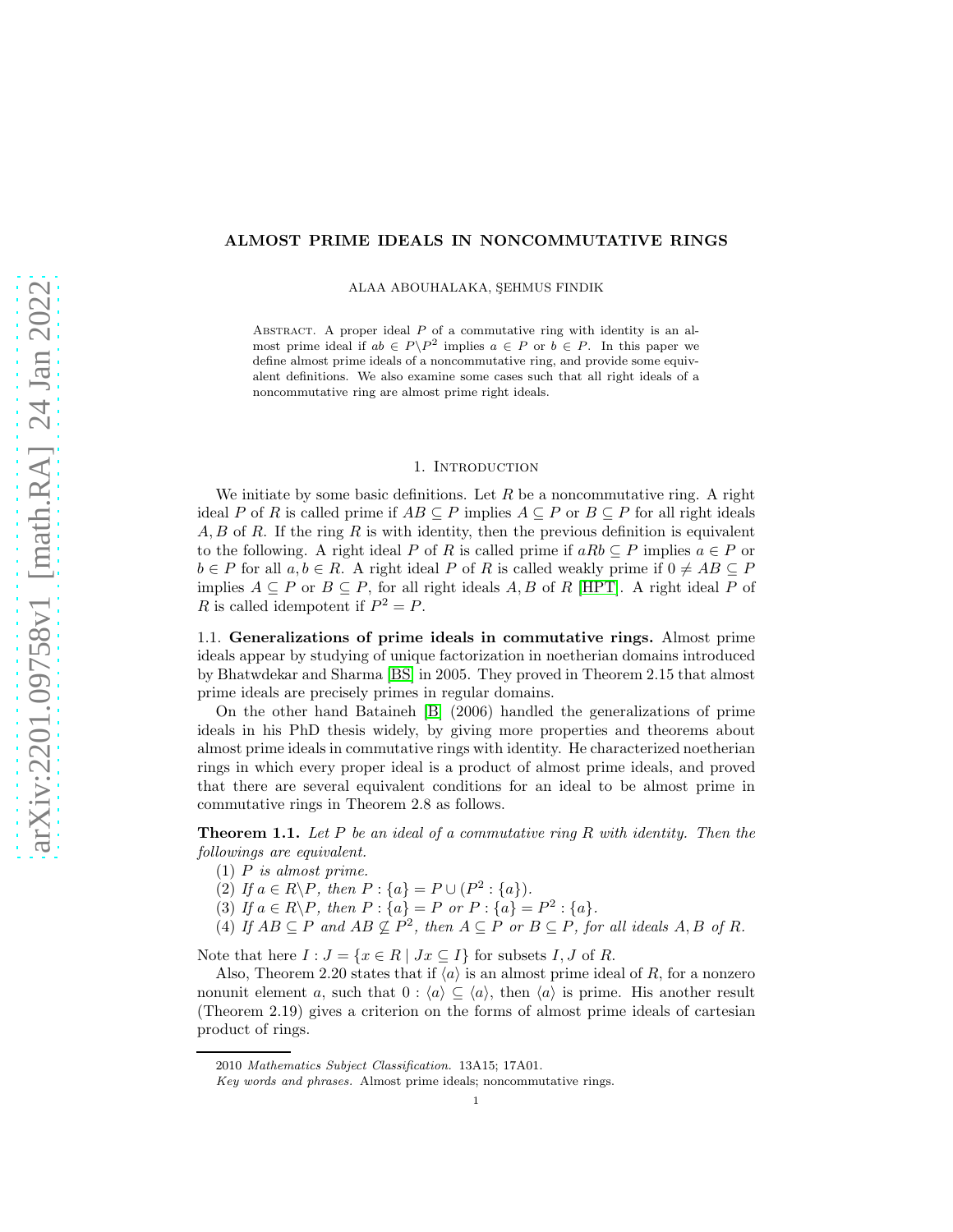Theorem 1.2. *Let* R *and* S *be two commutative rings with identity. Then an ideal of*  $R \times S$  *is almost prime if and only if it has one of the following three forms.* 

- (1)  $I \times S$ *, where I is an almost prime ideal of R.*
- (2)  $R \times J$ *, where J is an almost prime ideal of S.*
- (3)  $I \times J$ , where I and J are idempotent ideals of R and S, respectively.

He clarified the relationship between almost prime and weakly prime ideals (Theorem 2.13): An ideal  $P$  of a commutative ring  $R$  is an almost prime ideal if and only if  $P/P^2$  is a weakly prime ideal of  $R/P^2$ .

Another result (Corollary 2.8) by [\[BS\]](#page-8-1) states that in a quasilocal domain  $R$ , with maximal ideal M, for an ideal I, with  $M^2 \subseteq I \subseteq M$ ; I is almost prime if and only if  $M^2 = I^2$ . Later, it turned out to be true in any quasilocal ring, see Proposition 2.23 of  $[B]$ . It is also known by  $[B]$  that in commutative ring  $R$  every proper ideal is almost prime if and only if  $R$  is either von Neumann regular or quasilocal ring with maximal ideal M such that  $M^2 = 0$ .

Recall that P is a weakly prime ideal of a commutative ring R, if  $0 \neq ab \in P$ implies  $a \in P$  or  $b \in P$  for all  $a, b \in R$ . Anderson and Smith [\[AS\]](#page-8-3) studied weakly prime ideals for a commutative ring with identity in 2003. They proved that if  $P$  is weakly prime but not prime, then  $P^2 = 0$  (Theorem 1). Also, they [\[AS\]](#page-8-3) showed in Theorem 3 that for an ideal  $P$  of a commutative ring  $R$  with identity, the following statements are equivalent.

- (1) P is a weakly prime ideal.
- (2) If  $a \in R \backslash P$ , then  $P : \{a\} = P \cup (0 : \{a\}).$
- (3) If  $a \in R \backslash P$ , then  $P : \{a\} = P$  or  $P : \{a\} = 0 : \{a\}.$

(4)  $0 \neq AB \subseteq P$  implies  $A \subseteq P$  or  $B \subseteq P$ , for all ideals  $A, B$  of R.

The previous theorem shows us how similar prime and weakly prime ideals are. It is well known that an ideal  $P$  of a commutative ring  $R$  with identity is prime equivalent that  $P : \{a\} = P$  for all  $a \in R \backslash P$ , which in turn, is equivalent to the condition  $AB \subseteq P$  implies  $A \subseteq P$  or  $B \subseteq P$ , for all ideals  $A, B$  of R (see e.g., Theorem 2.3, [\[B\]](#page-8-2)).

It is known by Theorem 7 of [\[AS\]](#page-8-3) that if  $R = R_1 \times R_2$  for commutative rings  $R_1, R_2$  with identies, then the ideal P is a weakly prime ideal of R implies  $P = 0$ or  $P$  is prime.

1.2. Generalizations of prime ideals in noncommutative rings. Hirano et al. [\[HPT\]](#page-8-0) extended the notion of weakly prime ideals in rings, nonnecessarily commutative or with identity in 2010. They defined weakly prime (right) ideals and proved that for an ideal  $P$  in a ring  $R$  with identity, the following statements are equivalent.

- (1) P is a weakly prime ideal.
- (2) If J, K are right ideals of R such that  $0 \neq J.K \subseteq P$ , then  $J \subseteq P$  or  $K \subseteq P$ . (3) If  $a, b \in R$ , such that  $0 \neq aRb \subseteq P$  then  $a \in P$  or  $b \in P$ .

They [\[HPT\]](#page-8-0) also studied the structure of rings, not necessarily commutative, in which all (right) ideals are weakly prime, as an analogue of the earlier work of Blair and Tsutsui [\[BT\]](#page-8-4), who studied rings in which every ideal is prime.

Most recently in 2020, Groenewald [\[Gr\]](#page-8-5) gave more properties of weakly prime ideals in noncommutative rings, and introduced the notion of the weakly prime radical of an ideal. Theorem 1.14 states that for an ideal  $P$  of any ring  $R$ , the following statements are equivalent.

(1) P is a weakly prime ideal.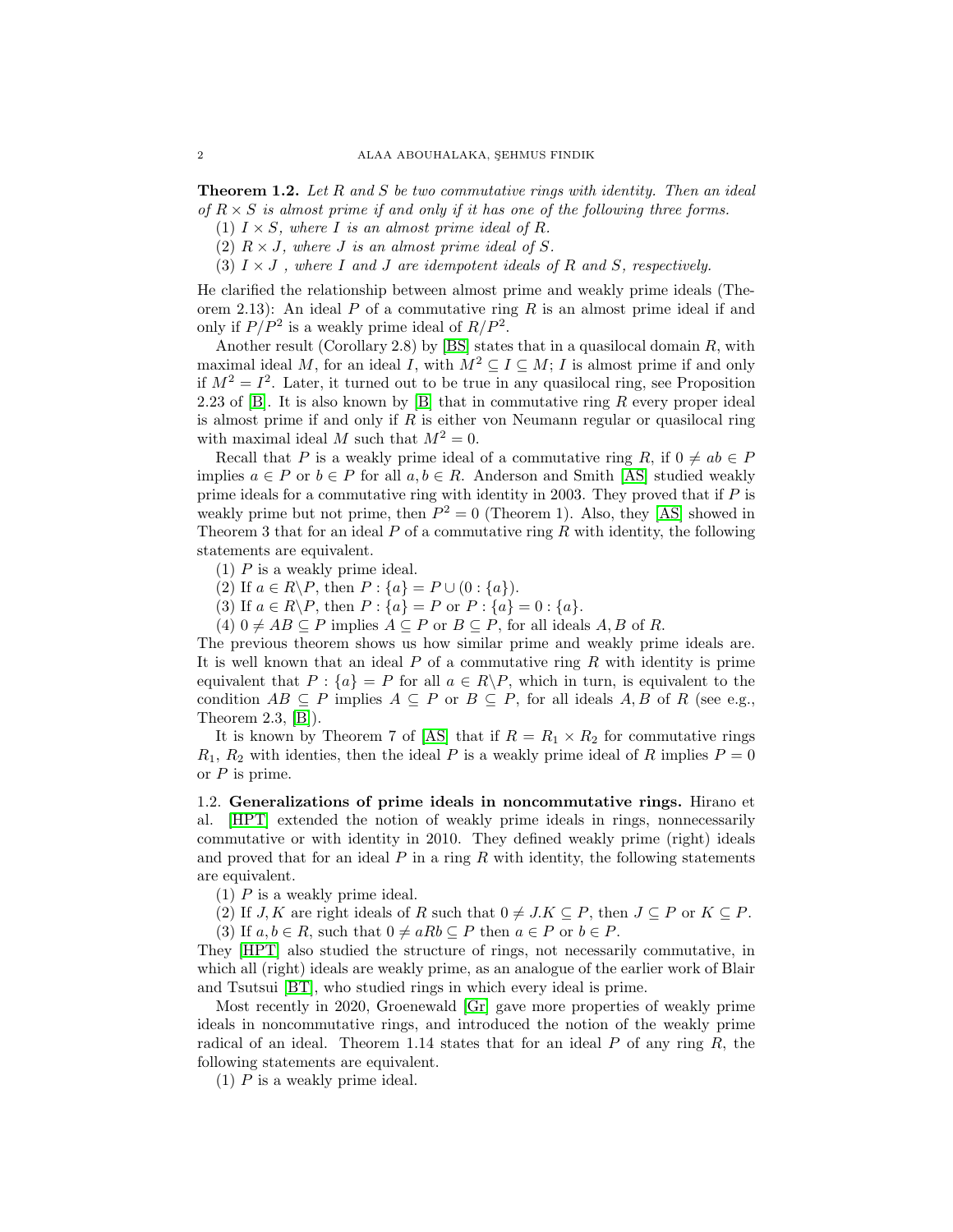(2) If  $a \in R \backslash P$ , then  $P : \langle a \rangle = P \cup (0 : \langle a \rangle)$ .

(3) If  $a \in R \backslash P$ , then  $P : \langle a \rangle = P$  or  $P : \langle a \rangle = 0 : \langle a \rangle$ .

Here the set  $\langle a \rangle = Ra + \mathbb{Z}a$  is the left ideal of R generated by a. Similarly one may denote by  $(a) = aR + \mathbb{Z}a$  the right ideal of R generated by a. Clearly if R is a ring with identity, then  $(a) = aR$ ,  $\langle a \rangle = Ra$ , and in this case  $\langle a \rangle = RaR$  is the principle ideal of R generated by  $\alpha$ . The theorem above is a generalization of Theorem 3 of [\[AS\]](#page-8-3) given by Anderson and Smith.

1.3. The objective of the paper. In this paper, we define almost prime (right) ideals in a noncommutative ring R as follows.

<span id="page-2-1"></span>**Definition 1.3.** A proper (right) ideal  $P$  of  $R$  is called an almost prime (right) ideal if  $AB \subseteq P$  and  $AB \nsubseteq P^2$  implies either  $A \subseteq P$  or  $B \subseteq P$ , for all (right) ideals A, B of R.

A quick observation gives that our definition and the concept of almost prime ideals in commutative rings are equivalent. However, the definitions differ in non-commutative rings. We show in Theorem [2.5](#page-3-0) that  $P$  is an almost prime ideal in a noncommutative ring R with identity if and only if  $aRb \subseteq P$  and  $aRb \nsubseteq P^2$  implies either  $a \in P$  or  $b \in P$  for all  $a, b \in R$ .

Note that every (weakly) prime right ideal is an almost prime right ideal. Hence the concept of almost prime right ideal is a generalization of prime ideals. However any almost prime right ideal does not need to be a prime right ideal, see Example  $2.1(i)-(ii)$  $2.1(i)-(ii)$ .

We give several equivalent conditions for an ideal to be almost prime. We also show the analogy between almost prime right ideals, prime right ideals, and weakly prime right ideals. Theorem [2.11](#page-5-0) of the present paper is a generalization of Theorem 2.13 of [\[B\]](#page-8-2) in a noncommutative setting. We also investigate images and the inverse images of almost prime right ideals under ring homomorphisms.

Finally, we define fully almost prime right rings. Example [2.1](#page-2-0)  $(ii)$  is an example of its existence. Also we show some cases in which we get a fully almost prime right ring.

Throughout this paper all rings are associative, noncommutative, and without identity unless stated otherwise, and by ideal we mean a proper two sided ideal.

## 2. Almost prime right ideals

It is clear by Definition [1.3](#page-2-1) that every prime (weakly prime, idempotent) right ideal is an almost prime right ideal. However the inverse is not true in general, as indicated in the next example.

<span id="page-2-0"></span>**Example 2.1.** (i)  $0 = \{0\}$  is an almost prime ideal of any ring. A ring whose zero ideal is prime (semiprime) is called prime ring (semiprime ring). Hence in this sense every ring is an almost prime ring.

(*ii*) Let  $R = \{0, a, b, c\}$  be the noncommutative ring with binary operations

|                  |                  | $\boldsymbol{a}$ |   | $\epsilon$ |         | $\it a$ | $b^-$          |  |
|------------------|------------------|------------------|---|------------|---------|---------|----------------|--|
| 0                |                  | $\boldsymbol{a}$ |   |            |         |         |                |  |
| $\boldsymbol{a}$ | $\boldsymbol{a}$ |                  | c |            | $\it a$ | $\it a$ | $\overline{a}$ |  |
|                  | v                | c                |   |            |         | 0       |                |  |
| $\mathcal{C}$    | с                |                  | a |            | с       | $\,c$ . | с              |  |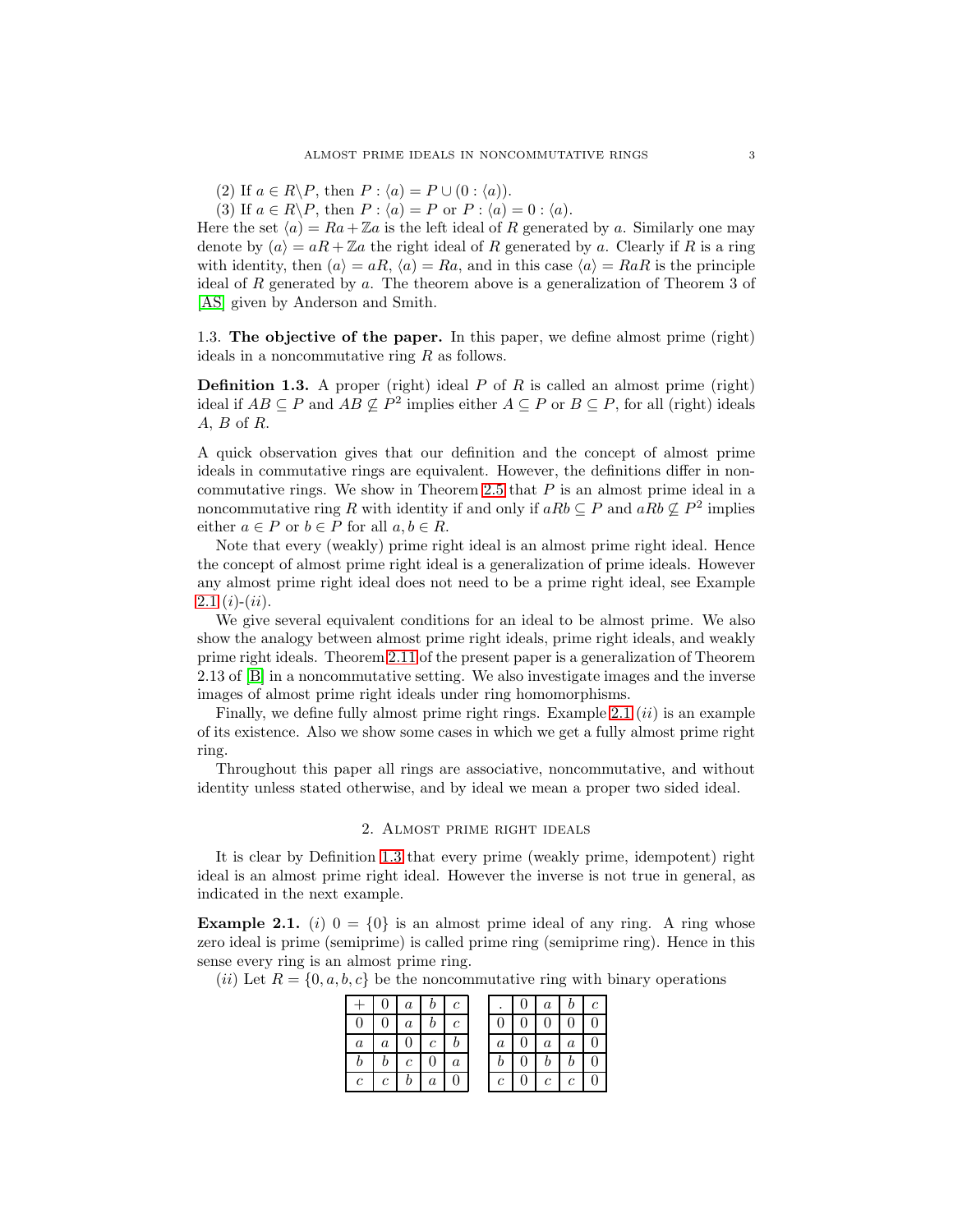It is straightforward to show that  $I = \{0, b\}, J = \{0, c\}, P = \{0, a\}$  are all right ideals of R. Moreover,  $IJ = 0 \subseteq P$ ,  $I \nsubseteq P$ , and  $J \nsubseteq P$ . Hence the right ideal P is not a prime right ideal. On the otherhand,  $P$  is an almost prime right ideal as a consequence of the fact that  $P^2 = P$ .

(*iii*) An application of our previous example is the subring R of  $M_2(\mathbb{Z}_2)$ , where

$$
R = \{0, e_{11} + e_{12}, e_{21} + e_{22}, e_{11} + e_{12} + e_{21} + e_{22}\}.
$$

The right ideals of R are  $I = \{0, e_{21} + e_{22}\}, J = \{0, e_{11} + e_{12} + e_{21} + e_{22}\},\$  and  $P = \{0, e_{11} + e_{12}\}.$  Then P is an almost prime right ideal of R which is not prime. Notice that the ideals  $I, J$  are also almost prime right ideals. Hence all the right ideals of the ring  $R$  are almost prime right ideals.

 $(iv)$  In the ring  $R = \{ae_{11} + be_{12} + ce_{22} \mid a, b, c \in \mathbb{R}\}\$  with identity, the right ideal  $P = \{ae_{22} \mid a \in \mathbb{R}\}\$ is an almost prime right ideal, but it is not a prime right ideal, since  $e_{12}(ae_{11} + be_{12} + ce_{22})2e_{12} = 0$ , and thus  $0 = (e_{12})R(2e_{12}) \subseteq P$ ; however,  $e_{12}, 2e_{12} \notin P$ .

Proposition 2.2. *Let* R *be a ring with identity, and* P *be an ideal of* R*. Then the following statements are equivalent.*

(1) P *is an almost prime right ideal.*

(2) P *is an almost prime ideal.*

*Proof.* (1)  $\Rightarrow$  (2) Trivial by definition.

 $(2) \Rightarrow (1)$  Suppose that  $AB \subseteq P$ , and  $AB \nsubseteq P^2$ , for right ideals A and B of R. Since R is with identity, then  $AR = A$ , and

$$
(RA)(RB) = RAB \subseteq RP = P
$$

for ideals RA and RB. On the other hand, if  $(RA)(RB) \subseteq P^2$ , then

$$
AB \subseteq RAB = (RA)(RB) \subseteq P^2
$$

is a contradiction. Thus  $(RA)(RB) \nsubseteq P^2$ , and by (2) we have either  $A \subseteq RA \subseteq P$ or  $B \subseteq RB \subseteq P$ .

In the following we give some similarities between almost prime right ideal, weakly prime right ideal and prime right ideal. Initially, let us remind the next definition.

**Definition 2.3.** Let R be a ring and I, J right ideals of R. The right ideal  $I : J$ (known as colon right ideal) of R is defined as  $I : J = \{x \in R \mid Jx \subseteq I\}$ . Similarly we define the set  $(I : J)^* = \{x \in R \mid xJ \subseteq I\}$ . Recall that in case of I, J being ideals, so are  $I:J$  and  $(I:J)^*$ .

The following proposition is well known.

<span id="page-3-1"></span>**Proposition 2.4.** For the right ideals A, B, P of any ring R, if  $P \subseteq A \cup B$  then *either*  $P \subseteq A$  *or*  $P \subseteq B$ *. In particular, if*  $P = A \cup B$  *then either*  $P = A$  *or*  $P = B$ *.* 

Now we provide several equivalent conditions of being an almost prime ideal.

<span id="page-3-0"></span>Theorem 2.5. *Let* R *be ring with identity, and* P *be an ideal of* R *then the following statements are equivalent:*

- (1) P *is an almost prime ideal.*
- $(2)$  *If*  $(a)(b) \subseteq P$ ,  $(a)(b) \nsubseteq P^2$ , then either  $a \in P$  or  $b \in P$ , where  $a, b \in R$ .
- (3) If  $aRb \subseteq P$ ,  $aRb \nsubseteq P^2$ , then either  $a \in P$  or  $b \in P$ , where  $a, b \in R$ .
- $(4)$   $P : \langle a \rangle = P \cup (P^2 : \langle a \rangle)$  and  $(P : \langle a \rangle)^* = P \cup (P^2 : \langle a \rangle)^*$  for all  $a \in R \backslash P$ .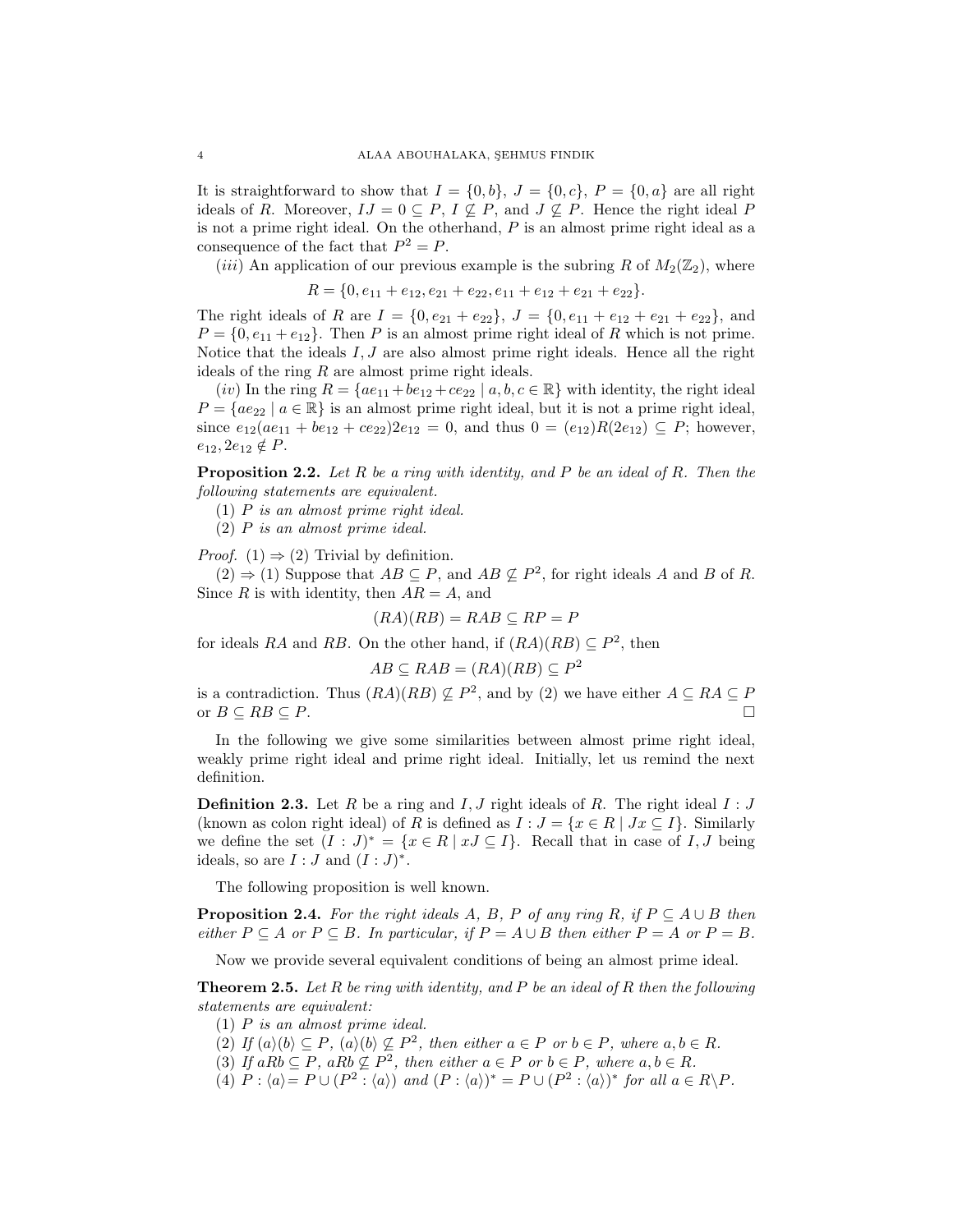(5) *Either*  $P : \langle a \rangle = P$  *or*  $P : \langle a \rangle = P^2 : \langle a \rangle$ , and *either*  $(P : \langle a \rangle)^* = P$  *or*  $(P: \langle a \rangle)^* = (P^2 : \langle a \rangle)^*$  for all  $a \in R \backslash P$ .

*Proof.* (1)  $\Rightarrow$  (2) Let  $a, b \in R$  such that  $(a)(b) \subseteq P$ ,  $(a)(b) \nsubseteq P^2$ . This implies that

$$
(RaR)(RbR) = R(a)R(b) = R(a)(b) \subseteq RP = P.
$$

Assume that  $(RaR)(RbR) \subseteq P^2$ . Then

$$
(a)(b) \subseteq R(a)(b) = (RaR)(RbR) \subseteq P^2
$$

contradicts with  $(a)(b) \not\subseteq P^2$ . Hence,  $(RaR)(RbR) \not\subseteq P^2$ . Thus, by (1) either  $RaR \subseteq P$  or  $RbR \subseteq P$ , which implies that either  $a \in P$  or  $b \in P$ .

 $(2) \Rightarrow (3)$  Let  $a, b \in R$  such that  $aRb \subseteq P$ ,  $aRb \nsubseteq P^2$ . Then

$$
(a)(b) = aRbR \subseteq PR = P.
$$

Assuming that  $(a)(b) \subseteq P^2$ , we get

$$
aRb \subseteq aRbR = (a)(b) \subseteq P^2,
$$

which is a contradiction. Hence,  $(a)(b) \nsubseteq P^2$ , and by (2) either  $a \in P$  or  $b \in P$ .

 $(3) \Rightarrow (4)$  Let  $a \in R \backslash P$  and  $b \in P : \langle a \rangle$ . Then, by definition of colon ideals we get  $aRb \subseteq \langle a \rangle b \subseteq P$ . If  $aRb \nsubseteq P^2$ , then by (3) we have  $b \in P$ , since  $a \in R \backslash P$ . If  $aRb \subseteq P^2$ , then  $\langle a \rangle b = RaRb \subseteq RP^2 = P^2$ . Hence,  $b \in P^2 : \langle a \rangle$ . Consequently,  $P: \langle a \rangle \subset P \cup (P^2: \langle a \rangle).$ 

Now let  $b \in P \cup (P^2 : \langle a \rangle)$ . If  $b \in P$ , then  $\langle a \rangle b \subseteq \langle a \rangle P \subseteq P$ , and thus  $b \in P : \langle a \rangle$ . If  $b \in P^2$ :  $\langle a \rangle$ , then  $\langle a \rangle b \subseteq P^2 \subseteq P$ , which implies that  $b \in P$ :  $\langle a \rangle$ . Therefore,  $P \cup (P^2 : \langle a \rangle) \subseteq P : \langle a \rangle$ , and hence  $P : \langle a \rangle = P \cup (P^2 : \langle a \rangle)$ . One may prove the second equality similarly.

 $(4) \Rightarrow (5)$  The proof is a consequence of Proposition [2.4.](#page-3-1)

 $(5) \Rightarrow (1)$  Let A and B be two ideals of R such that  $AB \subseteq P$ . Assume that  $A \nsubseteq P$  and  $B \nsubseteq P$ . Hence, we have to show that  $AB \subseteq P^2$ .

Let  $a \in A \backslash P$ . Then, we have  $\langle a \rangle B \subseteq AB \subseteq P$ , which implies by definition of colon ideal that  $B \subseteq P : \langle a \rangle$ . Now by (5) we get  $B \subseteq P^2 : \langle a \rangle = P : \langle a \rangle$ , since  $B \nsubseteq P$ . Therefore,  $aB \subseteq \langle a \rangle B \subseteq P^2$ . Consequently,  $(A \backslash P)B \subseteq P^2$ .

Let  $b \in B \backslash P$ . Then,  $A \langle b \rangle \subseteq AB \subseteq P$ , and so  $A \subseteq (P : \langle b \rangle)^*$ . Now by (5) we get  $A \subseteq (P^2 : \langle b \rangle)^* = (P : \langle b \rangle)^*$ , because  $A \nsubseteq P$ . Thus,  $Ab \subseteq A \langle b \rangle \subseteq P^2$ , which implies that  $A(B \backslash P) \subseteq P^2$ . Finally, we get that

$$
AB = (A \backslash P)B + (A \cap P)(B \backslash P) + (A \cap P)(B \cap P)
$$
  
\n
$$
\subseteq (A \backslash P)B + A(B \backslash P) + (A \cap P)(B \cap P) \subseteq P^2,
$$

which completes the proof.  $\Box$ 

Note that an almost prime right ideal does not have to be a prime right ideal or a weakly prime right ideal. In the next two theorems, we examine some cases such that the statements above are equivalent.

Theorem 2.6. *Let* R *be ring with identity, and* P *be a right ideal of* R *such that*  $(P^2 : P) \subseteq P$ . Then the following statements are equivalent.

- (1) P *is a prime right ideal.*
- (2) P *is an almost prime right ideal.*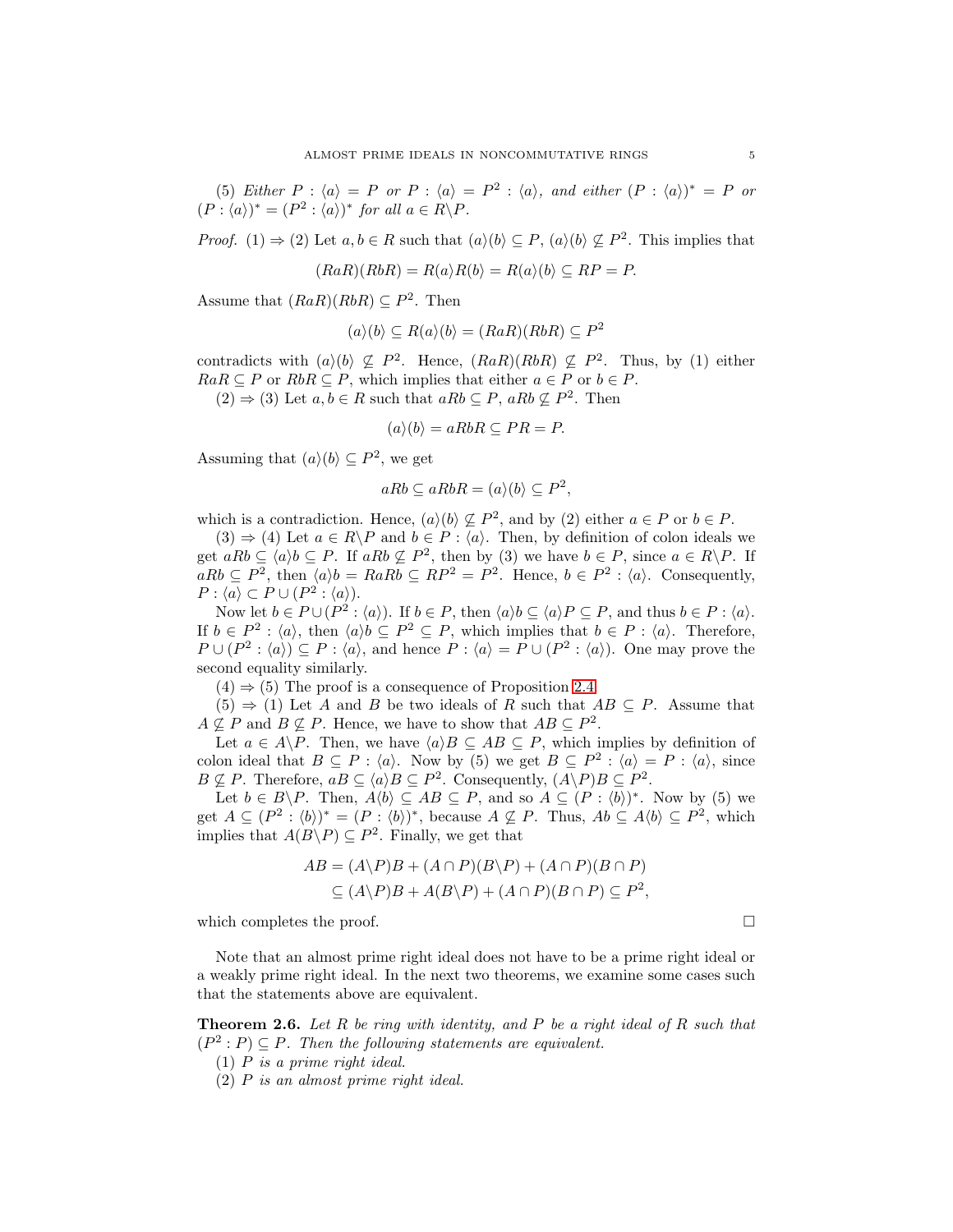*Proof.* (1)  $\Rightarrow$  (2) Trivial by definition.

 $(2) \Rightarrow (1)$  Assume that the almost prime right ideal P is not a prime right ideal. Then, there exist right ideals A, B of R such that  $AB \subseteq P$  with  $A \nsubseteq P$  and  $B \nsubseteq P$ . Hence, by (2) we get  $AB \subseteq P^2$ . Let  $a \in A \backslash P$  and  $b \in B \backslash P$ . Then,

$$
((a) + P)(b) = (a) \cdot (b) + P(b) \subseteq AB + P(b) \subseteq P.
$$

If  $((a) + P)(b) \subseteq P^2$ , then  $P(b) \subseteq P^2$ . This implies that  $Pb \subseteq P^2$ , and thus  $b \in (P^2 : P) \subseteq P$ . This contradicts with  $b \in B \backslash P$ . If  $((a) + P)(b) \nsubseteq P^2$ , then by (2) we get that either  $(a) + P \subseteq P$  or  $(b) \in P$ , which implies  $a \in P$  or  $b \in P$ , respectively. Contradiction.

 $\Box$ 

<span id="page-5-1"></span>**Theorem 2.7.** Let R be ring and P be a right ideal of R such that  $P^2 = 0$ . Then *the following statements are equivalent.*

(1) P *is a weakly prime right ideal.*

(2) P *is an almost prime right ideal.*

*Proof.* (1)  $\Rightarrow$  (2) Follows from definition.

 $(2) \Rightarrow (1)$  Suppose that A and B are right ideals of R such that  $0 \neq AB \subseteq P$ . Then  $AB \nsubseteq P^2 = 0$ . Thus, by (2) we are done.

The next result is a consequence of Theorem [2.7.](#page-5-1)

<span id="page-5-4"></span>**Corollary 2.8.** Let R be ring such that  $R^2 = 0$ , and let P be a right ideal of R. *Then the following statements are equivalent.*

- (1) P *is a weakly prime right ideal.*
- (2) P *is an almost prime right ideal.*

Recall that (see e.g., [\[L\]](#page-8-6)) a nonzero right ideal P of a ring R is called a minimal right ideal, if for any right ideal I of R with  $0 \subseteq I \subseteq P$ , either  $I = 0$  or  $I = P$ . The next lemma is known as *Brauer's lemma*.

<span id="page-5-2"></span>Lemma 2.9. [\[L\]](#page-8-6) *Any minimal right ideal* P *of a ring* R *with identity satisfies*  $P^2 = 0$  *or*  $P = \langle e \rangle$  for some idempotent e of R.

It is well known that every right ideal generated by an idempotent element is an idempotent ideal. Hence, combining Lemma [2.9](#page-5-2) and Theorem [2.7](#page-5-1) one obtains the following corollary.

<span id="page-5-3"></span>Corollary 2.10. *Let* P *be a minimal right ideal of a ring* R *with identity. If* P *is an almost prime right ideal but not an idempotent ideal, then* P *is a weakly prime right ideal.*

Note that in Example [2.1](#page-2-0) (ii),  $J = \{0, c\}$  is an almost prime minimal right ideal, and  $J^2 = 0$ . Hence, J is a weakly prime right ideal by Corollary [2.10.](#page-5-3)

Bataineh [\[B\]](#page-8-2) proved that an ideal  $P$  is an almost prime ideal if and only if  $P/P^2$ is a weakly prime ideal of  $R/P^2$  in a commutative ring R. In the next theorem, we show that the same holds for almost prime right ideals and weakly prime right ideals in noncommutative rings.

<span id="page-5-0"></span>Theorem 2.11. *Let* R *be a ring and* P *be an ideal of* R*. Then, the following statements are equivalent.*

- (1) P *is an almost prime right ideal of* R*.*
- (2)  $P/P^2$  is weakly prime right ideal of  $R/P^2$ .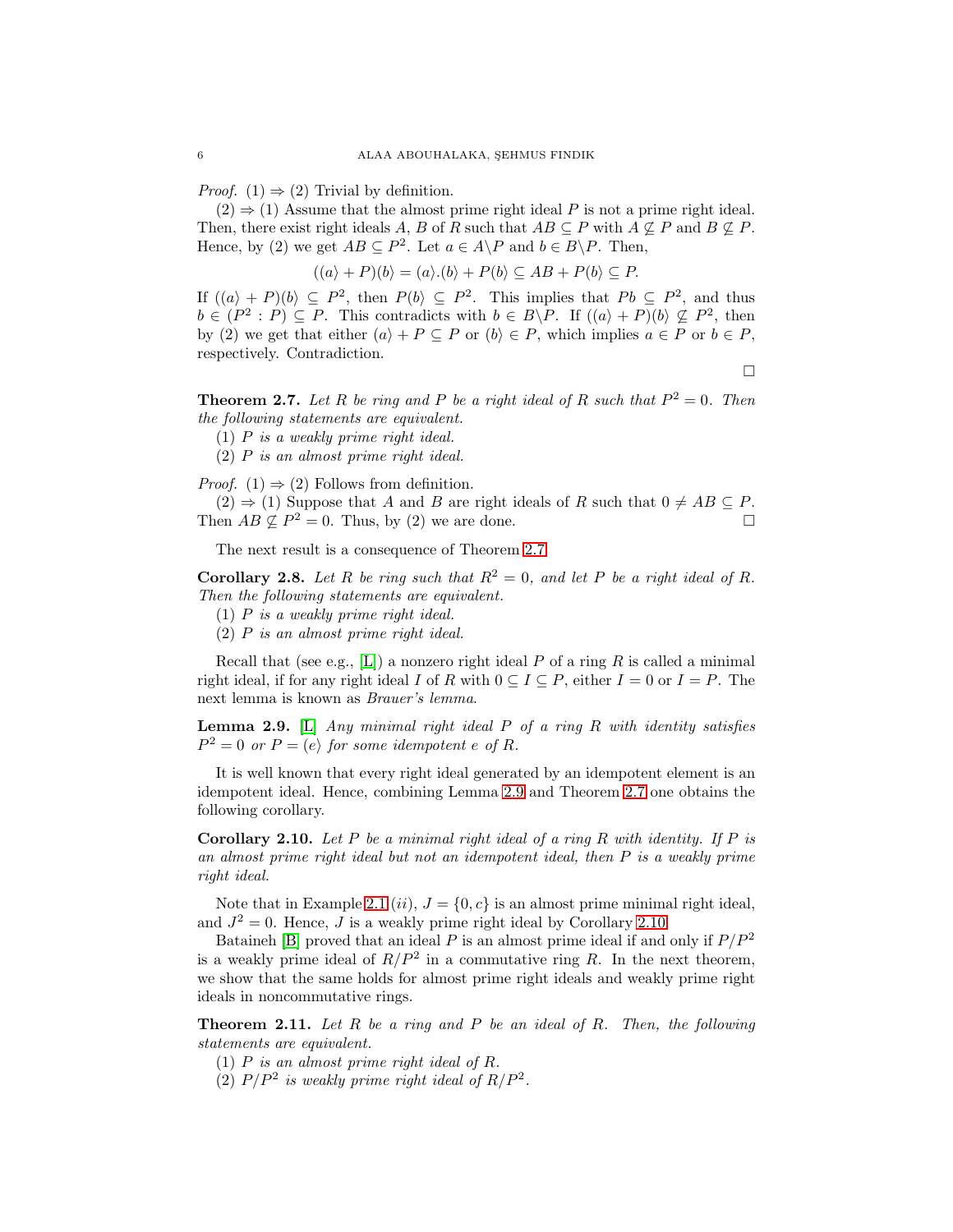*Proof.* (1)  $\Rightarrow$  (2) Suppose that  $\overline{I}, \overline{J}$  are right ideals of  $R/P^2$  such that

$$
\bar{0} \neq \bar{I}\bar{J} \subseteq \bar{P} = P/P^2.
$$

Thus, there exist right ideals  $I \supseteq P^2$  and  $J \supseteq P^2$  of R such that  $\overline{I} = I/P^2$  and  $\overline{J}=J/P^2$ . Therefore,  $P^2/P^2 \neq (IJ+P^2)/P^2 \subseteq P/P^2$ , thus  $P^2 \neq IJ \subseteq P$ . Now by (1) we have that either  $I \subseteq P$  or  $J \subseteq P$ , since  $IJ \nsubseteq P^2$ . This yields that either  $\overline{I} \subseteq \overline{P}$  or  $\overline{J} \subseteq \overline{P}$ .

 $(2)$  ⇒ (1) Suppose that *I*, *J* are right ideals of *R* such that  $IJ \subseteq P$  and  $IJ \nsubseteq P^2$ . Then,  $\overline{I}=(I+P^2)/P^2$ ,  $\overline{J}=(J+P^2)/P^2$  are right ideals of  $R/P^2$ . Moreover,

$$
\bar{I}\bar{J} = (IJ + IP^2 + P^2J + P^4 + P^2)/P^2 \subseteq P/P^2 = \bar{P},
$$

and  $\overline{I}\overline{J}\nsubseteq \overline{P}^2$ . Thus,  $\overline{0}\neq \overline{I}\overline{J}\subseteq \overline{P}$  and by (2), either  $\overline{I}\subseteq \overline{P}$  or  $\overline{J}\subseteq \overline{P}$ . Consequently,  $I \subseteq P$  or  $J \subseteq P$ .

Let  $f: R \to S$  be a ring homomorphism for commutative rings  $R, S$ , and P be an ideal of R such that kerf  $\subseteq P$ . It is well known that P is a prime ideal of R if and only if  $f(P)$  is a prime ideal of S. The next theorem is a noncommutative analogue of the problem for almost prime right ideals.

<span id="page-6-0"></span>**Theorem 2.12.** Let  $f: R \to S$  be a ring epimorphism, and P be an almost prime *right ideal of* R *such that* kerf  $\subseteq P$ *. Then*  $f(P)$  *is an almost prime right ideal of* S*.*

*Proof.* Suppose that  $A_2B_2 \subseteq f(P)$  and  $A_2B_2 \nsubseteq (f(P))^2$  for right ideals  $A_2, B_2$  of S. Then, kerf  $\subseteq f^{-1}(A_2) = A_1$  and kerf  $\subseteq f^{-1}(B_2) = B_1$  are right ideals of R. Hence,  $f(A_1) = A_2$  and  $f(B_1) = B_2$ , since f is an epimorphism. Then, we have that

$$
f(A_1B_1) = A_2B_2 \subseteq f(P),
$$

and

$$
f(A_1B_1) \nsubseteq (f(P))^2 = f(P^2).
$$

Thus  $A_1B_1 \subseteq f^{-1}(f(A_1B_1)) \subseteq f^{-1}(f(P)) = P$  and  $A_1B_1 \nsubseteq P^2$ . Now by assumption, either  $A_1 \subseteq P$  or  $B_1 \subseteq P$ ; i.e., either  $A_2 \subseteq f(P)$  or  $B_2 \subseteq f(P)$ .

Corollary 2.13. Let  $f : R \to S$  be a ring epimorphism, and B be a right ideal of S such that  $f^{-1}(B)$  is an almost prime right ideal of R. Then, B is an almost *prime right ideal of* S*.*

*Proof.* Since the inverse image of any right ideal of S is a right ideal of R containing  $\ker f$ , the proof follows from Theorem [2.12.](#page-6-0)

<span id="page-6-1"></span>**Theorem 2.14.** Let  $f: R \to S$  be a ring epimorphism, and P be a right ideal of R such that kerf  $\subseteq P^2$ . If  $f(P)$  is an almost prime right ideal of S, then P is an *almost prime right ideal of* R*.*

*Proof.* Suppose that  $A_1B_1 \subseteq P$  and  $A_1B_1 \nsubseteq P^2$  for right ideals  $A_1, B_1$  of R. Then,  $f(A_1)f(B_1) = f(A_1B_1) \subseteq f(P)$ . If  $f(A_1B_1) \subseteq f(P^2)$ , then

$$
A_1B_1 \subseteq f^{-1}(f(A_1B_1)) \subseteq f^{-1}(f(P^2)) = P^2,
$$

which is a contradiction. Hence,  $f(A_1)f(B_1) = f(A_1B_1) \nsubseteq (f(P))^2$ . Since  $f(P)$ is an almost prime right ideal of S, then either  $f(A_1) \subseteq f(P)$  or  $f(B_1) \subseteq f(P)$ . Consequently, either  $A_1 \subseteq f^{-1}(f(A_1)) \subseteq f^{-1}(f(P)) = P$  or  $B_1 \subseteq P$ .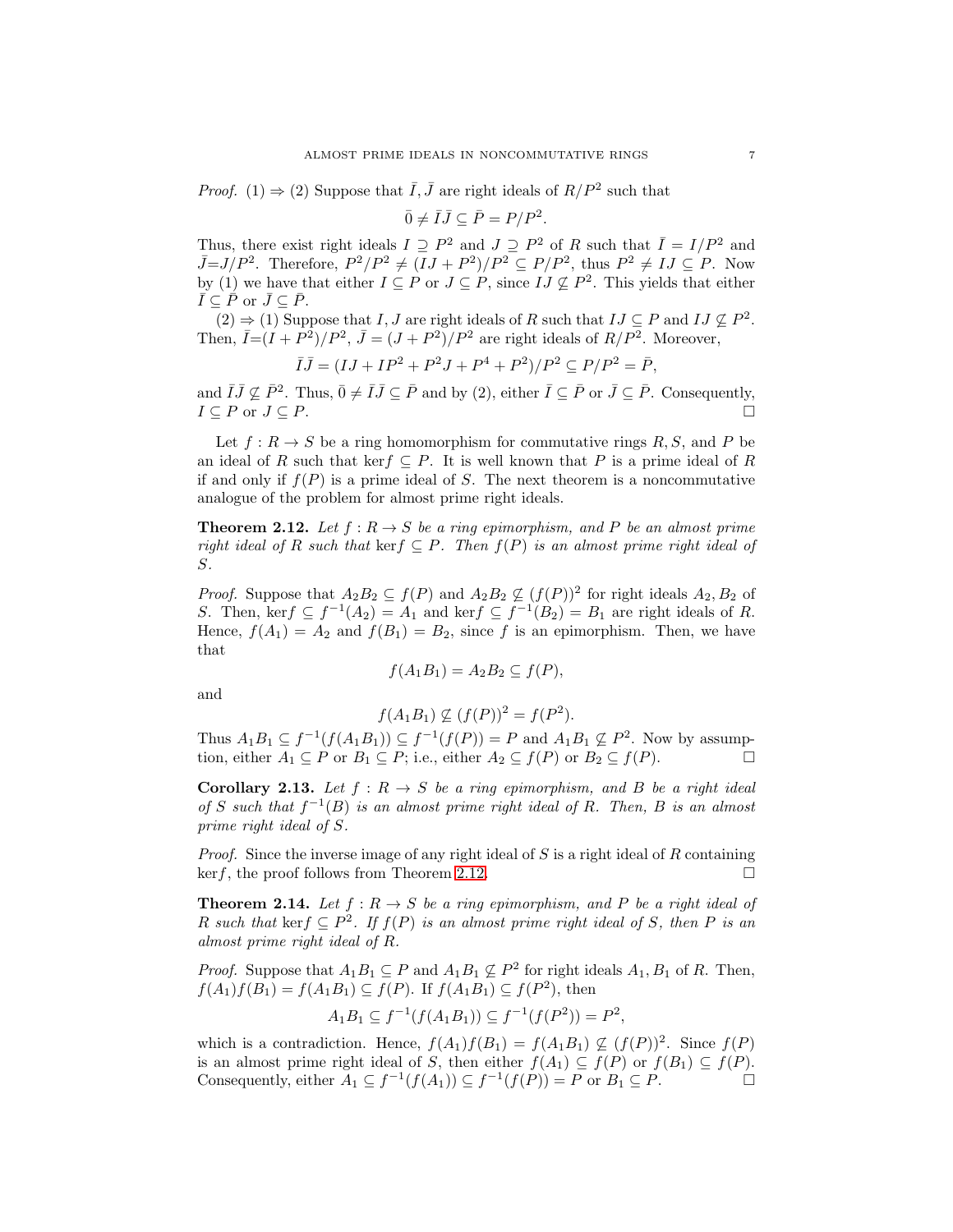**Corollary 2.15.** *Let*  $f : R \to S$  *be a ring epimorphism, and*  $B$  *be an almost prime right ideal of* S *such that* kerf  $\subseteq (f^{-1}(B))^2$ . Then,  $f^{-1}(B)$  *is an almost prime right ideal of* R*.*

*Proof.* Let  $P = f^{-1}(B)$ . Then, P is an almost prime right ideal of R by Theorem [2.14,](#page-6-1) since ker $f \subseteq P^2$  and  $f(P) = f(f^{-1}(B)) = B$  is an almost prime right ideal of  $S$ .

Theorem [2.12](#page-6-0) and Theorem [2.14](#page-6-1) show us how the almost prime characteristic is transferred from one ring to another when they are linked by a homomorphism. The following theorem is the transition of almost prime property to quotient rings.

<span id="page-7-0"></span>Theorem 2.16. *Let* R *be a ring,* I *be an ideal of* R*. Let* P *be a right ideal* P *of* R *such that*  $I \subseteq P$ *. If* P *is an almost prime right ideal of* R *then*  $P/I$  *is an almost prime right ideal of* R/I*.*

*Proof.* Suppose that  $\overline{A}\overline{B} \subseteq \overline{P} = P/I$  and  $\overline{A}\overline{B} \nsubseteq \overline{P}^2$  for right ideals  $\overline{A}, \overline{B}$  in  $R/I$ . Assume that  $\bar{A} = A/I$  and  $\bar{B} = B/I$  for some right ideals  $A \supseteq I$  and  $B \supseteq I$ . Then,  $(AB+I)/I \subseteq P/I$  and  $(AB+I)/I \nsubseteq (P^2+I)/I$ , which implies that  $AB \subseteq P$  and  $AB \nsubseteq P^2$ . So, either  $A \subseteq P$  or  $B \subseteq P$ , and thus  $\overline{A} \subseteq \overline{P}$  or  $\overline{B} \subseteq \overline{P}$ .

The converse of Theorem [2.16](#page-7-0) is not true in general. For instance, let  $P = I$  be an ideal which is not an almost prime right ideal. However, the zero ideal  $\bar{0} = I/I$ is an almost prime right ideal of  $R/I$ .

### 3. Fully almost prime right rings

Definition 3.1. A ring in which every right ideal is an almost prime right ideal is called a fully almost prime right ring.

Note that every fully prime right ring (fully weakly prime right ring, fully idempotent right ring) is a fully almost prime right ring. The ring  $R$  in Example [2.1](#page-2-0) *(ii)* is a fully almost prime right ring. The next result is a consequence of Theorem [2.7.](#page-5-1)

<span id="page-7-1"></span>**Corollary 3.2.** Let R be a ring such that  $P^2 = 0$  for every right ideal P of R. *Then, the following statement are equivalent.*

- (1) R *is fully almost prime right ring.*
- (2) R *is fully weakly prime right ring.*

Remark 3.3. Corollay [2.8](#page-5-4) suggests that the assumption of Corollary [3.2](#page-7-1) can be replaced by  $R^2 = 0$ .

**Theorem 3.4.** Let  $f: R \to S$  be a ring epimorphism. If R is a fully almost prime *right ring, so is* S*.*

*Proof.* Let P be a right ideal of S. Then  $f^{-1}(P) \supseteq \text{ker } f$  is an almost prime right ideal of R. Then, by Theorem [2.12](#page-6-0) we get that  $f(f^{-1}(P)) = P$  is an almost prime right ideal of S.  $\Box$ 

**Theorem 3.5.** *Let*  $f : R \to S$  *be a ring epimorphism such that* ker $f \subseteq I^2$ *, for any right ideal* I *of* R*. If* S *is a fully almost prime right ring, so is* R*.*

*Proof.* Let P be a right ideal of R. Then,  $f(P)$  is an almost prime right ideal of the fully almost prime right ring  $S$ . Hence, by Theorem [2.14](#page-6-1) we get that  $P$  is an almost prime right ideal of R.